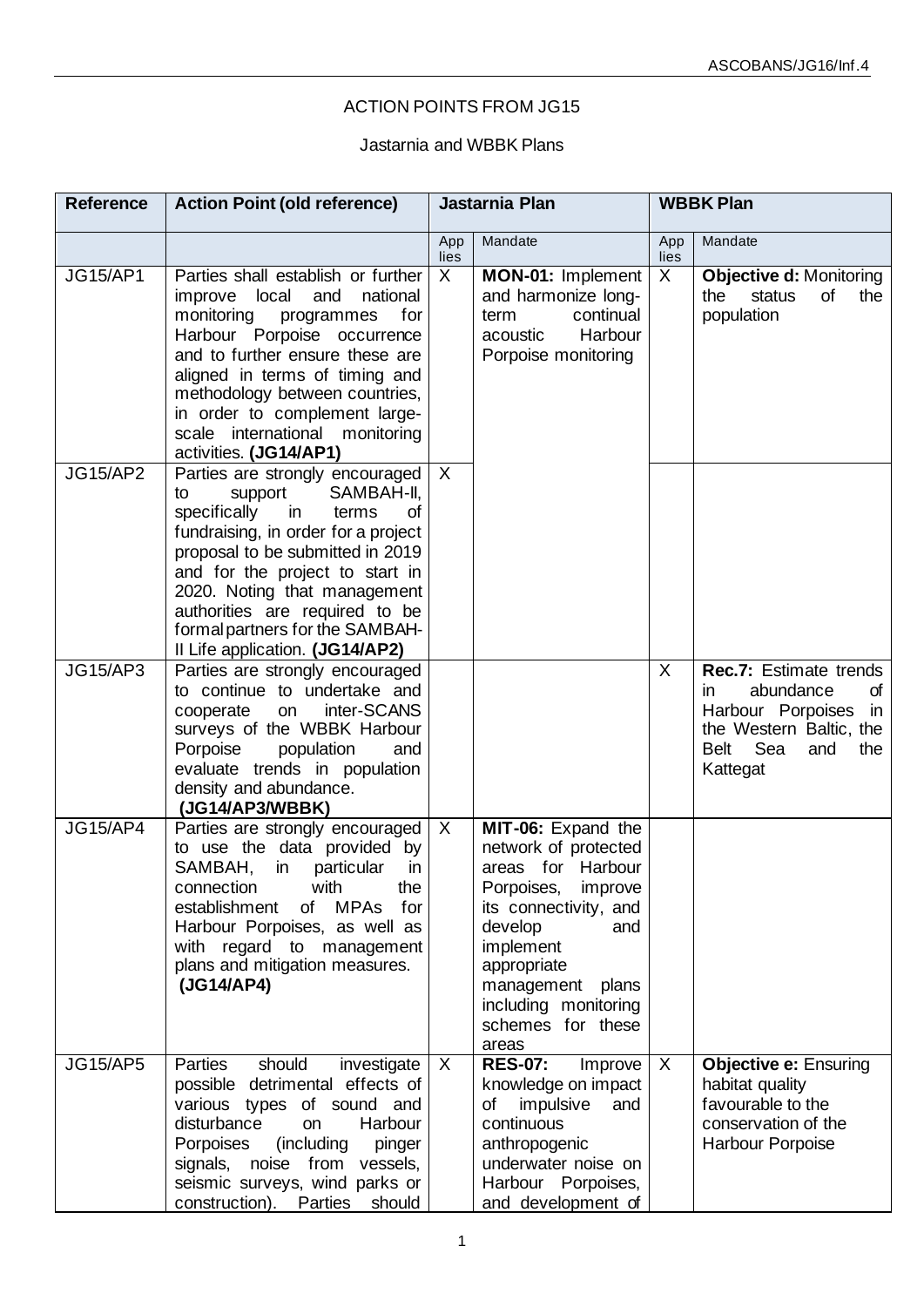| <b>Reference</b> | <b>Action Point (old reference)</b>                                                                                                                                                                                                                                                                                                                                                                                                                                                    |              | Jastarnia Plan                                                                                                                               |             | <b>WBBK Plan</b>                                                                                                                                           |  |
|------------------|----------------------------------------------------------------------------------------------------------------------------------------------------------------------------------------------------------------------------------------------------------------------------------------------------------------------------------------------------------------------------------------------------------------------------------------------------------------------------------------|--------------|----------------------------------------------------------------------------------------------------------------------------------------------|-------------|------------------------------------------------------------------------------------------------------------------------------------------------------------|--|
|                  |                                                                                                                                                                                                                                                                                                                                                                                                                                                                                        | App<br>lies  | Mandate                                                                                                                                      | App<br>lies | Mandate                                                                                                                                                    |  |
|                  | initiate and support studies on<br>the effect of anthropogenic noise<br>on the Harbour Porpoise both on<br>individual<br>and<br>the<br>on<br>a<br>population level. (JG14/AP6)                                                                                                                                                                                                                                                                                                         |              | limits<br>of<br>threshold<br>significant<br>disturbance<br>and<br><b>GES</b> indicators                                                      |             |                                                                                                                                                            |  |
| <b>JG15/AP6</b>  | Parties<br>encouraged<br>are<br>to<br>develop and adopt internationally<br>harmonized national regulations<br>on sound emissions associated<br>with anthropogenic activities in<br>the marine environment. Such<br>regulations should set upper<br>limits to sound emissions and be<br>consistent with the<br>relevant<br>for<br>Good<br><b>Indicators</b><br>Environmental<br><b>Status</b><br>to be<br>for the<br>developed<br>Marine<br>Strategy Framework Directive.<br>(JG14/AP7) | $\mathsf{X}$ | MIT-05: Implement<br>regionally<br>harmonized national<br>threshold limits and<br>guidelines<br>for<br>regulation<br>of<br>underwater noise  | $\sf X$     |                                                                                                                                                            |  |
| <b>JG15/AP7</b>  | Parties should promote research<br>on the consequences of impacts<br>on prey communities for Harbour<br>Porpoises. (JG14/AP7)                                                                                                                                                                                                                                                                                                                                                          |              |                                                                                                                                              | X           | <b>Rec.10:</b><br>Include<br>monitoring<br>and<br>of<br>management<br>important prey species<br>national<br>Harbour<br>in.<br>Porpoise management<br>plans |  |
| <b>JG15/AP8</b>  | Parties are required to establish<br>systems to effectively monitor<br>bycatch covering all sizes of<br>fishing vessels. (JG14/AP9)                                                                                                                                                                                                                                                                                                                                                    | $\mathsf{X}$ | <b>MON-03:</b><br>Monitor<br>and<br>estimate<br>Harbour<br>Porpoise<br>bycatch rates and<br>estimate total annual<br>bycatch                 | X           | <b>Rec.6:</b> Estimate total<br>annual bycatch                                                                                                             |  |
| <b>JG15/AP9</b>  | Parties<br>should<br>consider<br>the<br>recommendations of the October<br>2015 ASCOBANS Workshop on<br>Remote Electronic Monitoring<br>(REM) and<br>implement this<br>technique for bycatch monitoring<br>as appropriate in the national<br>context. (JG14/AP10)                                                                                                                                                                                                                       | $\mathsf{X}$ | <b>RES-03:</b><br>Improve<br>methods<br>for<br>monitoring<br>and<br>estimation<br>σf<br>Harbour<br>Porpoise<br>bycatch                       | X           |                                                                                                                                                            |  |
| JG15/AP10        | Parties are strongly encouraged<br>to carry out spatio-temporal risk-<br>assessments<br>of<br>Harbour<br>Porpoise bycatch using Harbour<br>Porpoise distribution and fishing<br>effort data. (JG15/AP13)                                                                                                                                                                                                                                                                               | $\mathsf{X}$ | RES-04: Carry out a<br>spatio-temporal risk<br>assessment<br>σf<br>Harbour<br>Porpoise<br>bycatch                                            | $\times$    |                                                                                                                                                            |  |
| <b>JG15/AP11</b> | Parties should endeavour to<br>develop, in cooperation with<br>stakeholders, fishing gear that<br>Harbour<br>cause<br>does<br>not<br>Porpoise bycatch, and strive to<br>replace<br>gillnets<br>with<br>such<br>alternative gear, especially in                                                                                                                                                                                                                                         | $\mathsf{X}$ | <b>RES-05:</b><br>Further<br>develop and improve<br>fishing gear that is<br>commercially viable<br>Harbour<br>with<br>no<br>Porpoise bycatch | X           | Objective b: Mitigation<br>of bycatch                                                                                                                      |  |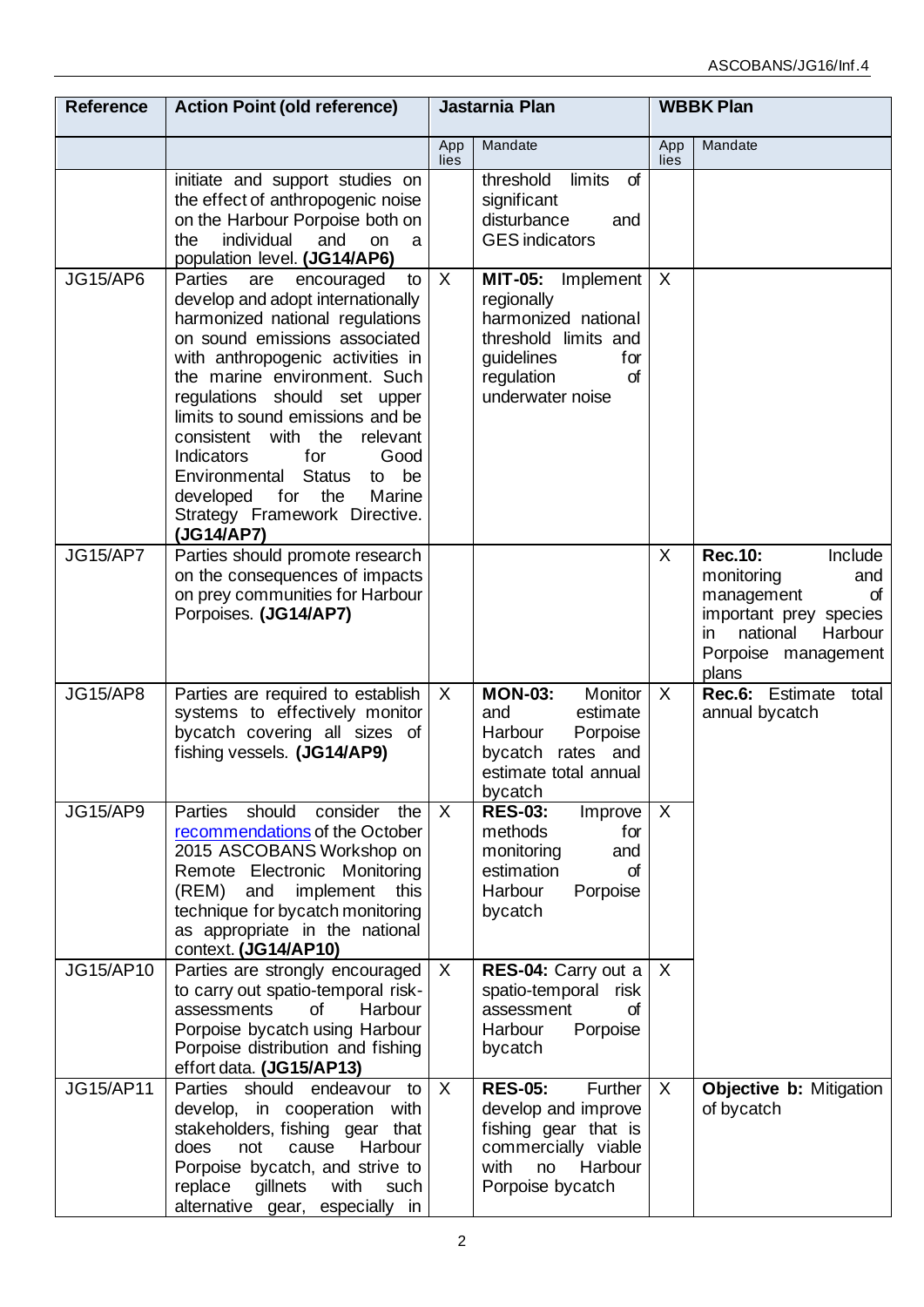| <b>Reference</b> | <b>Action Point (old reference)</b>                                                                                                                                                                                                                                                                                                                                                                                                                                  | Jastarnia Plan |                                                                                                                                                                                                                                                                                                                                 | <b>WBBK Plan</b> |                                                                                                                                                                                                                                                                                                       |
|------------------|----------------------------------------------------------------------------------------------------------------------------------------------------------------------------------------------------------------------------------------------------------------------------------------------------------------------------------------------------------------------------------------------------------------------------------------------------------------------|----------------|---------------------------------------------------------------------------------------------------------------------------------------------------------------------------------------------------------------------------------------------------------------------------------------------------------------------------------|------------------|-------------------------------------------------------------------------------------------------------------------------------------------------------------------------------------------------------------------------------------------------------------------------------------------------------|
|                  |                                                                                                                                                                                                                                                                                                                                                                                                                                                                      | App<br>lies    | Mandate                                                                                                                                                                                                                                                                                                                         | App<br>lies      | Mandate                                                                                                                                                                                                                                                                                               |
|                  | (JG14/AP16,<br>MPAs<br><b>JG14/AP13)</b>                                                                                                                                                                                                                                                                                                                                                                                                                             |                | MIT-01: Implement<br>the use of fishing<br>that<br>is<br>gear<br>commercially viable<br>with<br>Harbour<br>no<br>Porpoise bycatch                                                                                                                                                                                               |                  |                                                                                                                                                                                                                                                                                                       |
| <b>JG15/AP12</b> | Parties<br>should<br>the<br>promote<br>development of pingers<br>not<br>audible to seals and alerting<br>devices other<br>than<br>pingers.<br>(JG14/AP14)                                                                                                                                                                                                                                                                                                            | $\mathsf{X}$   | <b>RES-05:</b><br>Further<br>develop and improve<br>fishing gear that is<br>commercially viable<br>with<br>Harbour<br>no<br>Porpoise bycatch                                                                                                                                                                                    | $\sf X$          |                                                                                                                                                                                                                                                                                                       |
| JG15/AP13        | Parties should monitor the use<br>and functioning of deterrent and<br>alerting devices. (JG14/AP15)                                                                                                                                                                                                                                                                                                                                                                  | $\mathsf{X}$   | MIT-03: Continue or<br>implement the use of<br>acoustic<br>deterrent<br>devices<br>(pingers)<br>and acoustic alerting<br>devices proven to be<br>successful when and<br>where<br>deemed<br>appropriate                                                                                                                          | $\sf X$          |                                                                                                                                                                                                                                                                                                       |
| <b>JG15/AP14</b> | With respect to recreational<br>fisheries, Parties should work<br>towards banning or limiting the<br>use of those types of gear known<br>to pose a threat to Harbour<br>Porpoises. (JG14/AP17)                                                                                                                                                                                                                                                                       | $\mathsf{X}$   | MIT-02: Reduce or<br>eliminate<br>fishing<br>effort with gillnets or<br>other gear known to<br>cause<br>porpoise<br>bycatch in areas with<br>higher<br>Harbour<br>Porpoise density or<br>occurrence, and/or in<br>areas with higher risk<br>of Harbour Porpoise<br>bycatch, according to<br>spatio-temporal risk<br>assessments | X                | Rec.3: Protect Harbour<br>Porpoises in their key<br>habitats in minimizing<br>bycatch as<br>far<br>as<br>possible<br>Rec.5: Where possible<br>replace gillnet fisheries<br>known to be associated<br>with<br>high<br>porpoise<br>bycatch with alternative<br>fishing gear known to be<br>less harmful |
| <b>JG15/AP15</b> | Parties<br>encouraged<br>are<br>to<br>and<br>standardize<br>coordinate<br>of stranded<br>monitoring<br>and<br>bycaught animals, determining<br>number<br>appropriate<br>the<br>of<br>animals to be necropsied in each<br>country,<br>and<br>ensuring<br>that<br>health, contaminant load, life-<br>history parameters and cause of<br>death is examined in a similar<br>manner, and that tissue samples<br>are collected for future needs.<br>(JG14/AP18, JG14/AP19) | $\mathsf{X}$   | <b>MON-04:</b><br>Collect<br>dead specimens and<br>assess health status.<br>contaminant levels,<br>of mortality<br>cause<br>life-history<br>and<br>parameters<br>σf<br><b>Harbour Porpoises</b>                                                                                                                                 | $\chi$           | <b>Rec.8:</b><br>Monitor<br>health<br>population<br>contaminant<br>status,<br>load and<br>causes<br>of<br>mortality                                                                                                                                                                                   |
| JG15/AP16        | All Parties and range states<br>should establish programmes for<br>recording, bycatch, strandings<br>and opportunistic sightings for                                                                                                                                                                                                                                                                                                                                 | $\mathsf{X}$   | <b>PACB-01:</b><br>Improve<br>communication and<br>education<br>for<br>increased<br>public                                                                                                                                                                                                                                      | X                | <b>Objective d: Monitoring</b><br>of<br>the<br>status<br>the<br>population                                                                                                                                                                                                                            |